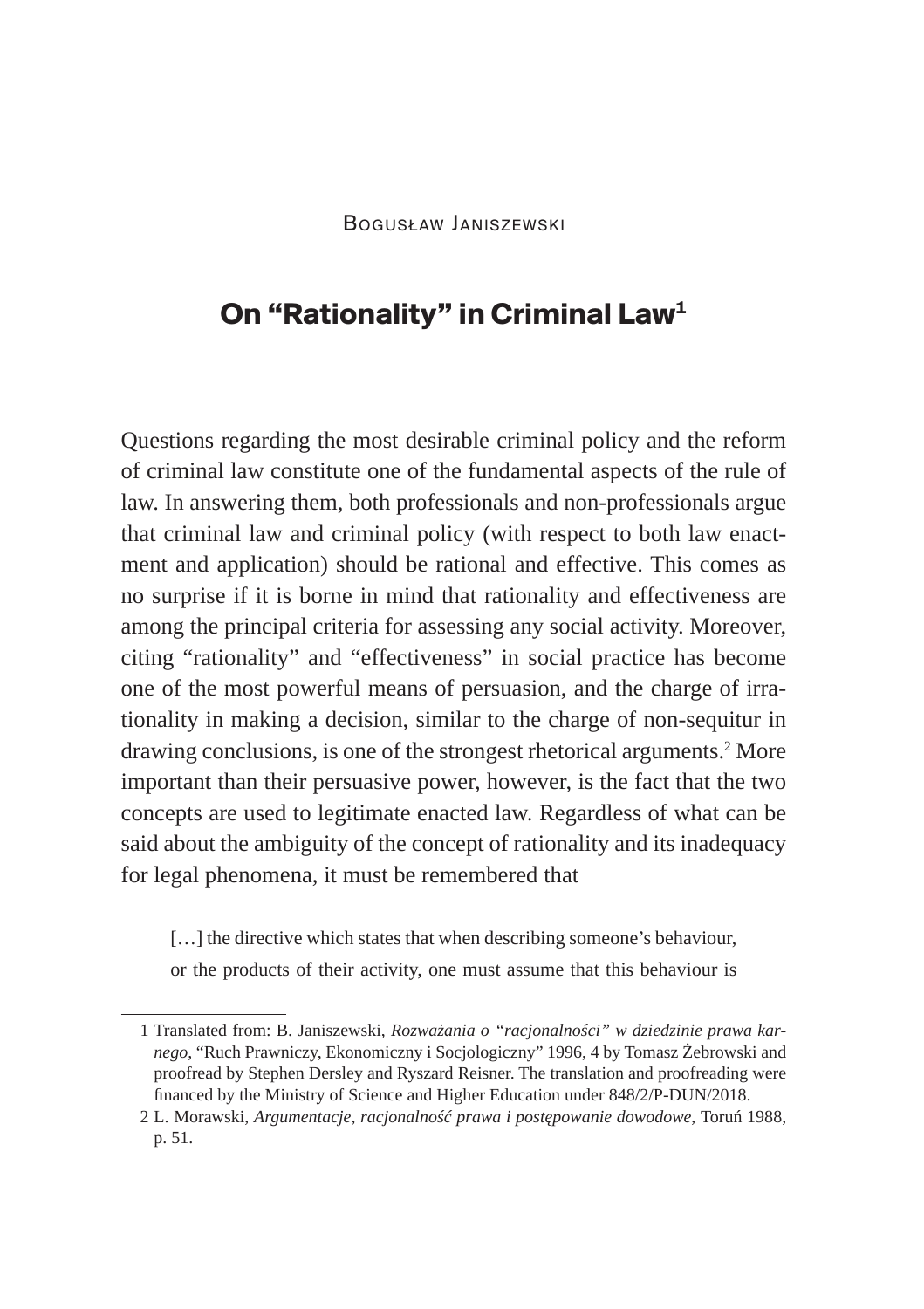rational from a human point of view, is a methodological directive common to much of the humanities. What is more, it is posited that this assumption is a distinguishing factor for the humanities.<sup>3</sup>

The argument that law is in need of "rationalising", which has been made in Poland with particular insistence since 1989, obviously concerns not only criminal law, but also the legal system and legal policy as a whole.<sup>4</sup> When applied to criminal law, however, it is associated with some very specific problems. From among all the legal disciplines, it is in criminal law that any shortcomings in rationality and effectiveness become particularly pronounced. Paradoxically, as Karl-Ludwig Kunz—the Austrian criminal law expert—stresses, it is in this field that such requirements are formulated in the strongest possible terms.<sup>5</sup>

Undertaken from the perspective of criminal law expertise, the following considerations attempt to assess the necessity and feasibility of evaluating criminal law and criminal policy by using the criterion of rationality. The attempt is conducted with an awareness of the controversies currently associated with the understanding of "rationality", and of the issues presently animating the development of philosophical and legal thought.

2. In the explanatory memoranda to the successive versions of the draft criminal code which have been published in recent years, mention is often made of the need to develop a "rational criminal policy". The 1995 memorandum reads: "… the draft designs the penal consequences of a prohibited act and principles for sentencing, taking into account the needs of a rational criminal policy, in order … that the court will be able to make a rational choice of punishment or criminal

<sup>3</sup> Z. Ziembiński, *Metodologiczne zagadnienia prawoznawstwa*, Warszawa 1974, p. 115. Cf. K. Szaniawski, *Racjonalność jako wartość*, "Studia Filozoficzne" 1983, no. 5–6.

<sup>4</sup> S. Wronkowska in: A. Redelbach, S. Wronkowska, Z. Ziembiński, *Zarys teorii państwa i prawa*, Warszawa 1993, p. 164 ff.

<sup>5</sup> K. L. Kunz, *Einige Gedanken über Rationalität und Effizienz des Rechts*, in: *Strafgerechtigkeit, Festschrift für Arthur Kaufmann zum 70. Geburtstag*, ed. F. Haft, Heidelberg 1993, p. 192.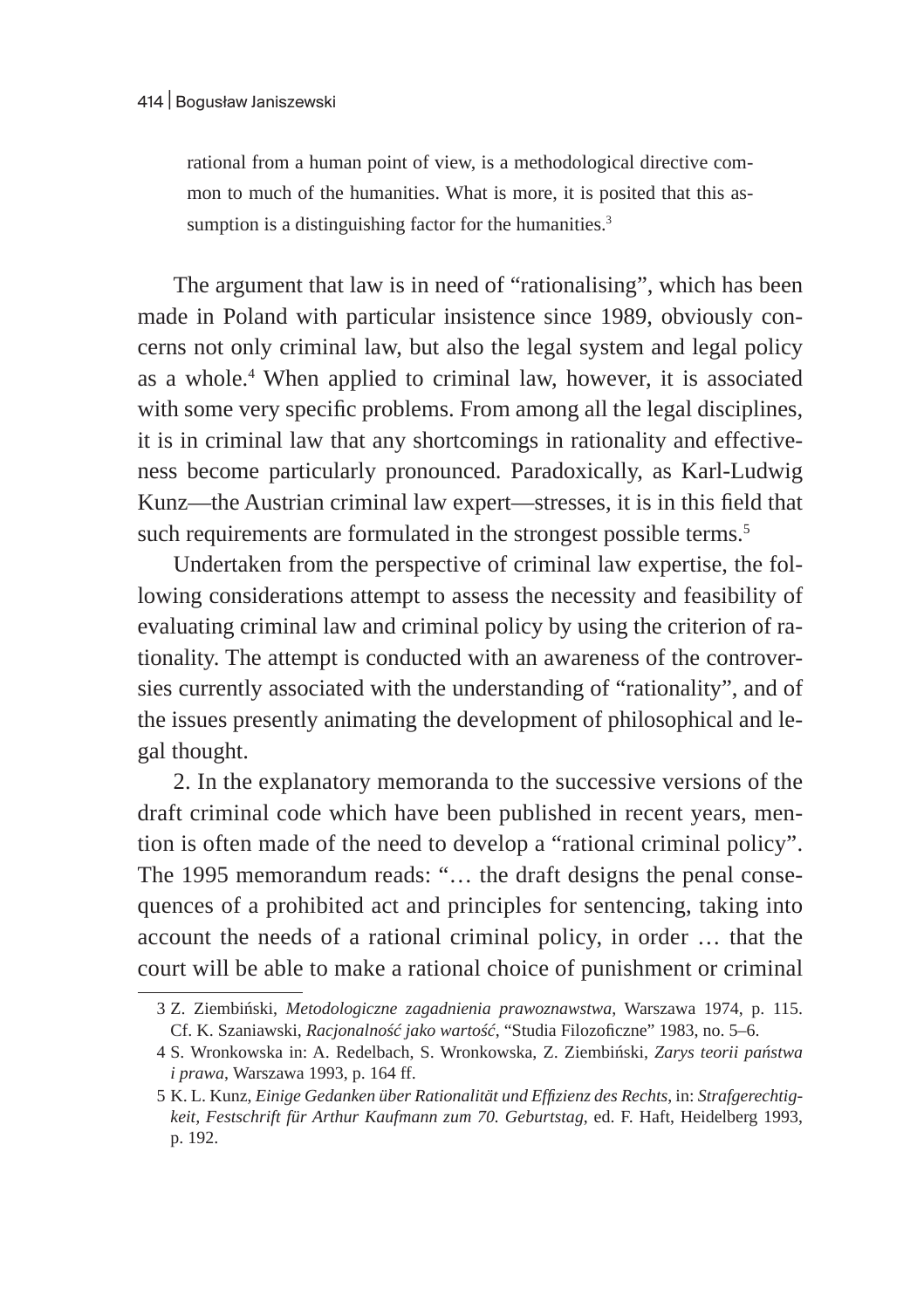policy measure".<sup>6</sup> Some of the statements made by the drafters suggest a rather "procedural" understanding of rationality, in the sense that the authorities which apply the law should adhere to the rules of efficient operation. Other statements, in turn, refer to the evaluative plane, such as the sentence: "the draft provides for a system of sanctions helping the pursuit of a rational criminal policy which will be in line with contemporary tendencies".7 It is widely-known, however, that special sentencing principles and guidelines, and even penal sanctions themselves, contain axiological declarations. Moreover, sanctions implicitly indicate what weight is attached to a protected interest. The explanatory memorandum to the draft clearly states that the draft provisions on the term and degree of punishment "… differ radically from those in the 1969 Criminal Code, which were an expression of a different penal philosophy; one inconsistent with the spirit of a democratic state ruled by law". $^8$  As can be seen, regardless of how "rationality" is understood, the draft applies this concept to different components of criminal policy, in other words to legislative decisions, and to decisions taken at various stages of criminal law enforcement. On this level of generality, the requirement that law be rational can hardly be treated in any other way than as a general guideline; it would be equally difficult to reconstruct its deeper meaning here.

In Polish criminal law scholarship, Lech Gardocki subjects the question of rationality to a broad analysis when focusing on the issue criminalisation. He believes that criminalisation is effected for rational reasons ("is rational") when it expresses the legislator's intention to bring about certain effects, which does not mean that such criminalisation can indeed bring about these intended effects, or that such effects

<sup>6</sup> Draft criminal code, unpublished explanatory memorandum. Warszawa 1995, pp. 21–22. "This recognition is, however, limited by Constitutional principles and axiology expressed in principles and directives concerning the term and amount of punishment and other means".

<sup>7</sup> Ibidem, p. 36.

<sup>8</sup> Draft criminal code with an explanatory memorandum, 1994, p. 35.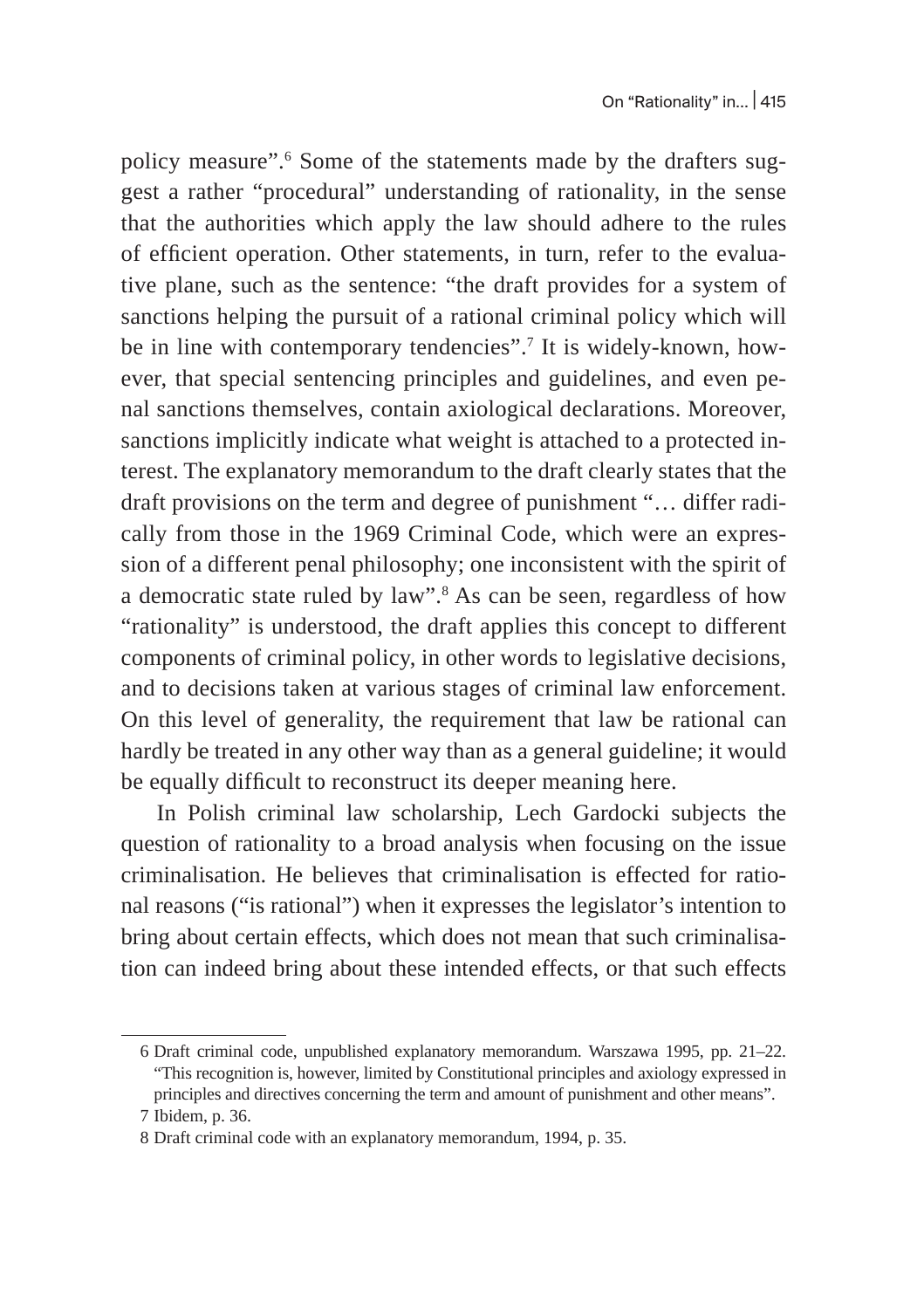must meet with society's approval.<sup>9</sup> For instance, the purposes of rational criminalisation may include: protecting a legal interest, reinforcing moral attitudes, relieving social tensions, symbolically confirming certain values, disciplining society, and stressing the idea of social justice. Thus, for example, Gardocki expresses the view that witch trials were, according to the knowledge held at that time, an example of rational criminalisation.<sup>10</sup>

In contrast, according to Gardocki, irrational reasons for criminalisation include various emotional ones, in the invoking of which the legislator appeals to intuitions that a certain type of behaviour is reprehensible. Today, however, the real, emotional reasons for criminalisation are sometimes concealed under the guise of rational justifications. Gardocki claims that emotional criminalisation is based on punishing "because" (a crime has been committed) and not on punishing "in order to" (achieve a goal). As an example of emotional criminalisation (which can be fully approved), he includes the criminalisation of any sexual acts between adults and children. $11$ 

In this last assertion, Gardocki clearly refers to the juxtaposition of the criminal law based on retribution to that geared to prevention, in other words, the juxtaposition of the demands of justice with those of the effectiveness of punishment. The choice between these approaches and tasks is a fundamental moral choice present in the legal discipline in question, in both the legislative and judicial domains.12 Additionally, it is worth mentioning in this regard that, according to today's understanding of this issue, punishing "because a crime has been committed" does not only involve emotions related to retribution. Punishment implementing the idea of justice has been used as a regulator of certain

<sup>9</sup> L. Gardocki, *Zagadnienia teorii kryminalizacji*, Warszawa 1990.

<sup>10</sup> Ibidem, p. 53 ff. The subject of this work is, in the words of its author, a descriptive and not a normative study of criminalisation.

<sup>11</sup> Ibidem, p. 83.

<sup>12</sup> Cf. W. Sadurski, *Teoria sprawiedliwości. Podstawowe zagadnienia*, Warszawa 1988, p. 267.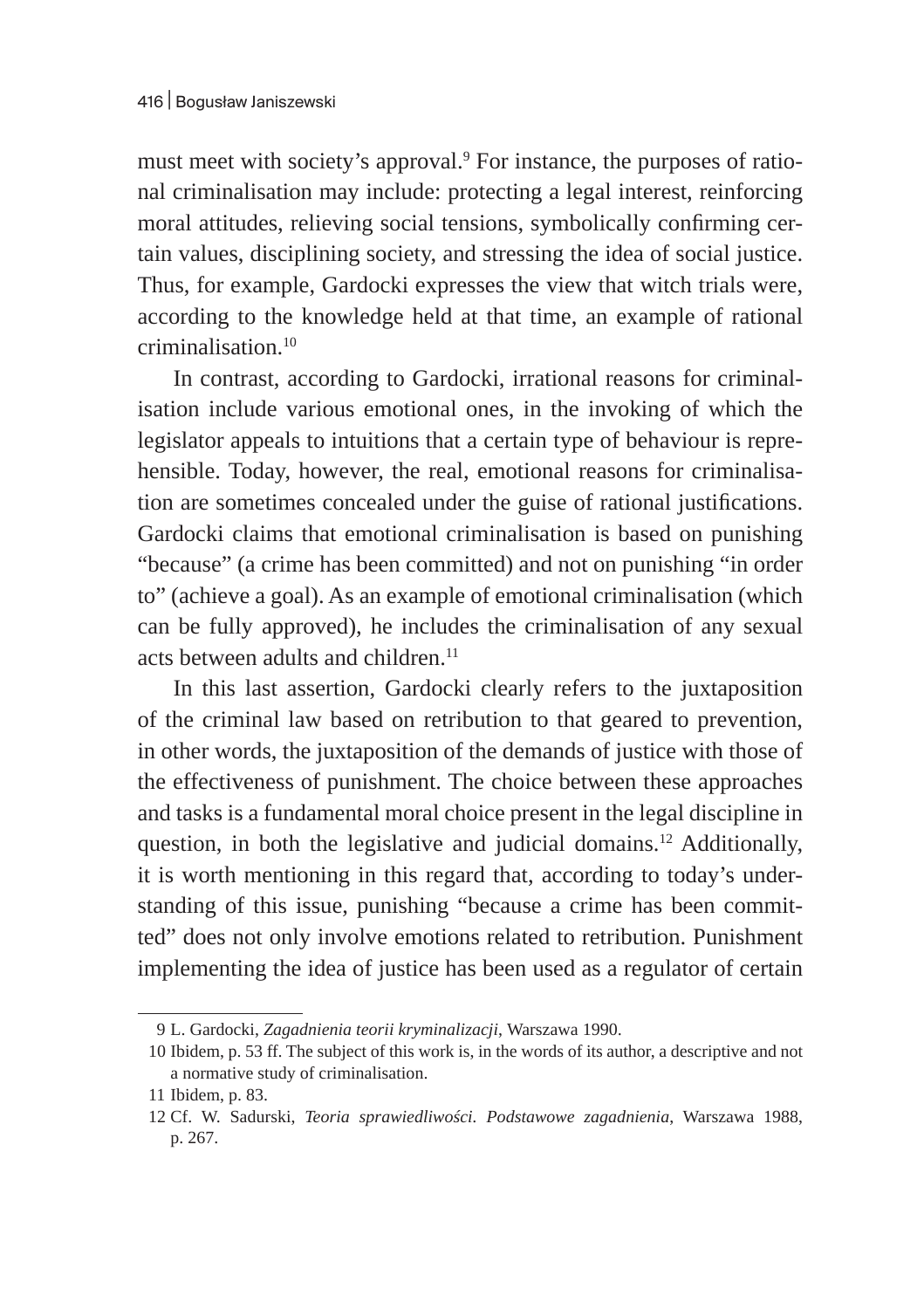social and individual types of behaviour; hence, it has important goals to fulfil.13 In practice, various compromises are obviously made between these two approaches.<sup>14</sup>

3. Among criminal law experts, it seems that the common-sense understanding of "rationality" is quite widespread: meaning the selection of appropriate means for achieving previously set goals, taking into account up-to-date scientific knowledge and commonly recognised values, including human rights.<sup>15</sup> If such an understanding were adopted, other meanings of "rationality" could be ignored and the discussion could be limited to the rationality of the goals and means. The point is, however, that the meanings of "rational" depend on the object being assessed, to which they refer, while such objects vary within law.

The definition of a criminal law system, Marian Cieślak writes, is a result of two factors. First, of rational thought that seeks to adjust optimally a given system to the current criminal policy so that criminal law becomes an efficient means for achieving the social ends that have been set for it. Second, it results from the "gravity of historical tradition and the inheritance of legal forms and patterns".16 Unfortunately, there is no agreement in legal studies as to either the goals set or the proposed means, which is evident from the fact that jurists holding quite divergent views on the same issue claim that their individual proposals are the only rational ones. These complications arise because of the natural pluralism, so to speak, of goals in criminal law, which are observable in both general and individual perspectives. There are, however, also other reasons for these complications. A careful examination of the textbook definitions of punishment leads to the conclusion that the fundamental

<sup>13</sup> Cf. U. Klug, *Skeptische Rechtsphilosophie und humanes Strafrecht, vol. II, Materiälle und formälle Strafrechtsproblemmme,* Berlin 1981; L. Lerneil, *Podstawy nauki polityki kryminalnej*, Warszawa 1967.

<sup>14</sup> W. Sadurski, op.cit., p. 230 ff.

<sup>15</sup> H.-D. Schwind, *"Rationale" Kriminalpolitik als Zukunftsaufgabe*, in: *Festschrift für Günter Blau zum 70. Geburtstag*, H.-D. ed. Schwind, Berlin, New York 1985; H. Zipf, *Kriminalpolitik*, Heidelberg 1980, p. 53.

<sup>16</sup> M. Cieślak, *Polskie prawo karne, zarys systemowego ujęcia*, Warszawa 1994, p. 43.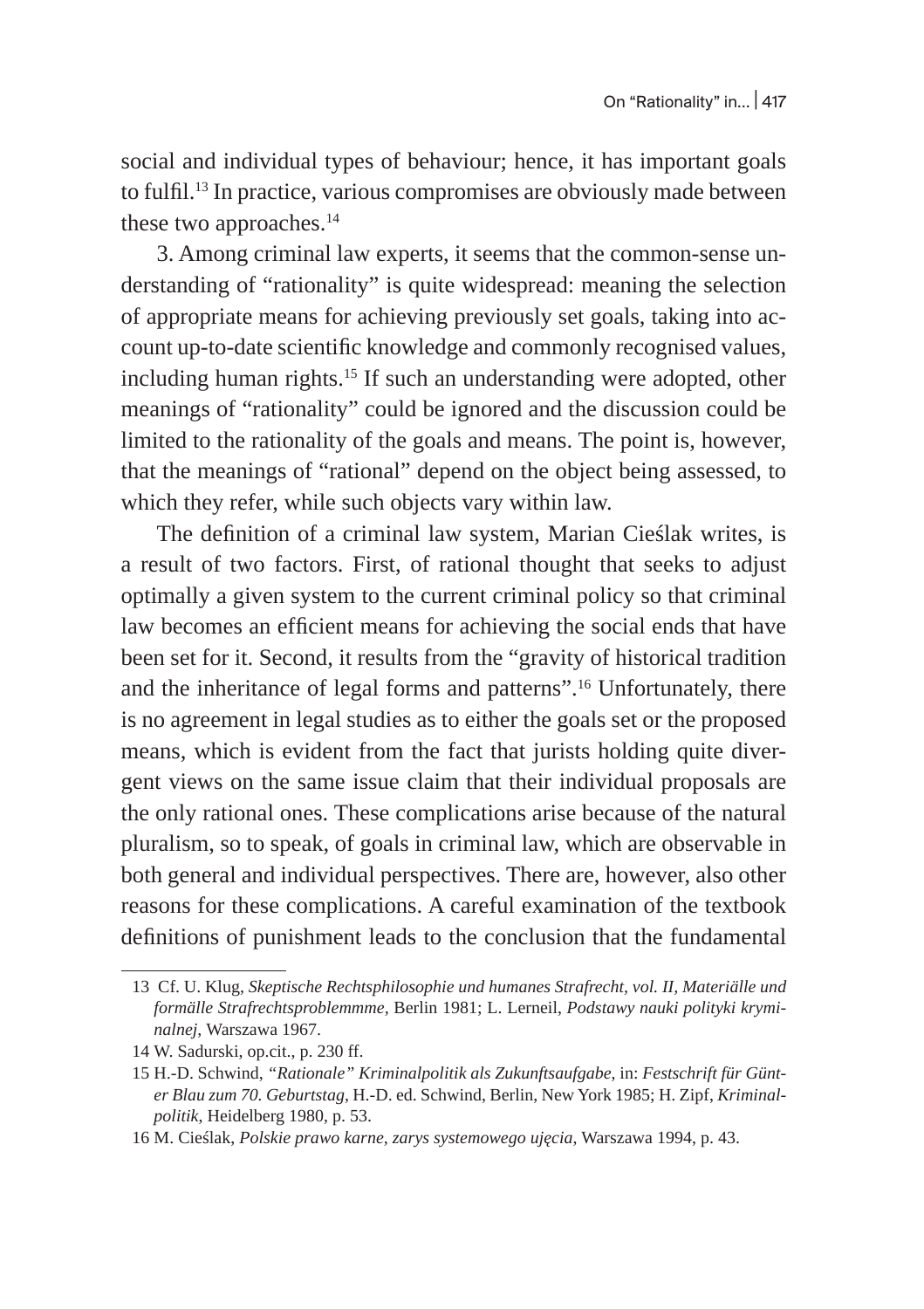question of whether a criminal law response constitutes a condemnation of an act or of the perpetrator is currently not clearly formulated, and this leads to a plethora of consequences.

In criminal law, as in other branches of law, there are normative, instrumental, axiological and social elements.17 What makes this branch of law special, however, is its satisfaction of goals pertaining to justice, protection, guarantees and cooperation (consensual agreement in solving a conflict arising as a result of a crime). Taking into consideration all four different goals at the same time may lead to conflicts and in practice calls for making choices that may be assessed according to the criterion of rationality. Criminal policy, as Günther Kaiser writes, fits between criminological, criminal-law and political rationality.<sup>18</sup>

4. To answer now the question about the admissibility and adequacy of gauging law with the measure of rationality, it appears necessary to have a closer look at how this concept is understood in relation to law. There are two fundamental questions. The first concerns the object—what can be sensibly referred to as "rational" within the scope of law; while the second pertains to the subjectivisation of this concept.

As regards the latter issue, it is indisputable that the truth of a sentence or the rightness of a moral judgment does not depend on the person uttering it. However, in the case of the term "rational", the situation is quite different. The convictions that one has and the behaviour based on them are rational when there are "good reasons" for considering them true, morally right, etc. Yet, the truth and moral rightness, etc. of some convictions are not necessary conditions, and perhaps not sufficient conditions either, for considering them rational. A conviction may be rational even if it is false. This could be the case when an individual in a given situation has sufficient grounds for believing something is true and right. And vice versa, the rationality of a conviction may be

<sup>17</sup> J. Wróblewski, *Teoria racjonalnego tworzenia prawa*, Ossolineum, 1985, p. 179.

<sup>18</sup> G. Kaiser, *Perspektiven einer rationalen Kriminalpolitik*, "Kriminalistik" 1992, no. 12, p. 737.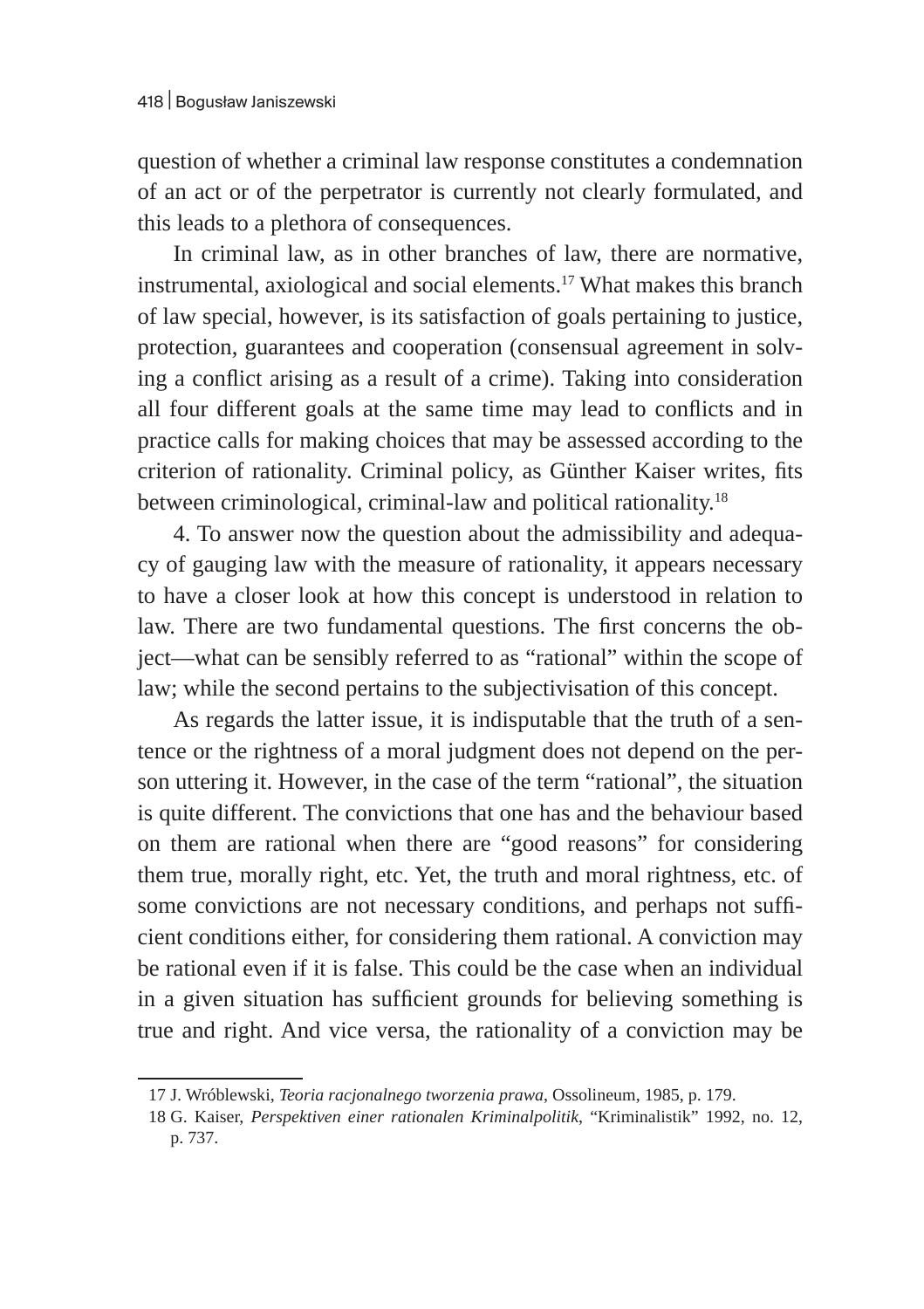questioned when, despite it being true, the individual has no grounds for accepting it.19 It is obvious that this understanding of rationality comes down solely to the assessment of the decision-making process of the person making the decision and concentrates on its formal side.

It is also pointed out that there is a close connection between "rationality" and responsibility. Bernhard Peters observes that convictions, assertions or types of behaviour that can be described as rational are ones that a person can be responsible for, that can be somehow justified, or that lend themselves to being explained.<sup>20</sup> With regard to the object being assessed, Peters says that we tend to make statements about the rationality of behaviour or convictions when we adopt the role of observers, or when we look at our own activity with the benefit of hindsight. According to Peters, when we assume the role of "participants" we do not argue about "rationality", but rather about the truth or rightness of convictions, assertions, etc.<sup>21</sup> However, it is difficult to agree with this assertion, because it is decision-makers that often try to make others consider their decisions rational.

Let us return to the first question—about the object, or what can be sensibly referred to as rational within law and a legal policy. Taking a broader view, it turns out that various scholarly disciplines have their specific research objectives, methods, criteria of judging effects and standards of criticism. Therefore, in a descriptive sense, there is talk of various "rationalities" or even various "logics of conduct", including juridical and political rationality.<sup>22</sup> What appears particularly important but also highly problematic is relating rationality to moral norms and judgments.

<sup>19</sup> B. Peters, *Rationalität, Recht und Geselschaft*, Frankfurt am Main 1991, p. 176; cf. Z. Ziembiński, *Metodologiczne zagadnienia…*, op.cit., p. 116; L. Morawski, op.cit., p. 59.

<sup>20</sup> B. Peters, op.cit., p. 172.

<sup>21</sup> Ibidem, pp. 178, 217 ff.

<sup>22</sup> Ibidem, p. 183.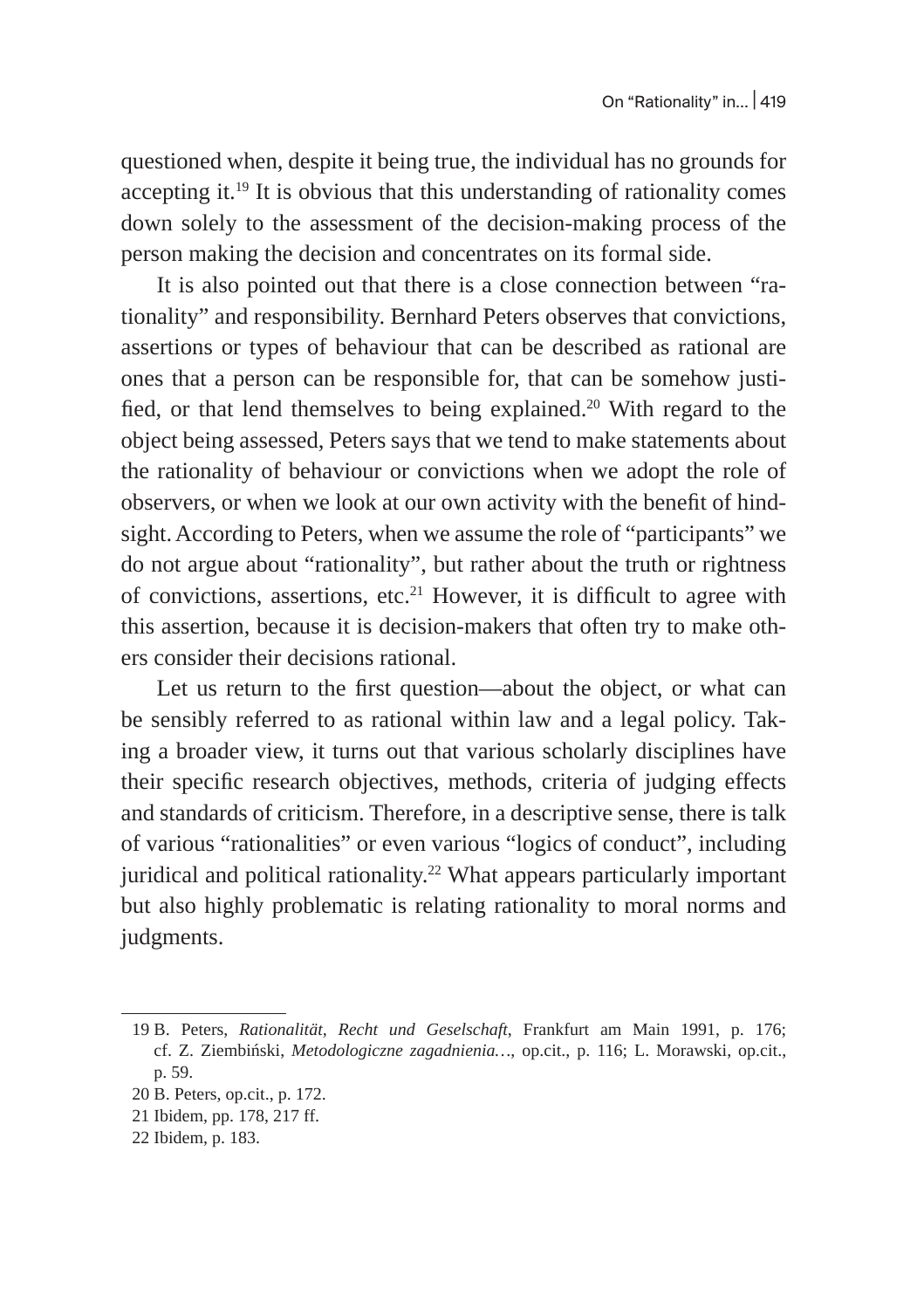In these considerations on the concept of rationality, our interest is primarily focused on decisions, in particular decisions relating to enacting and applying law. The rationality of such decisions is confirmed by two kinds of arguments: those expressing the decision-maker's knowledge and those expressing the preferences (values) they share.<sup>23</sup> The study of the questions of rational law-making has produced the concepts of internally and externally rational decisions.24 Let us recall that internal rationality means a decision is supported by specific arguments and by the adopted rules of justified reasoning. The rationality of a decision thus understood is therefore its formal property, as it does not concern the content of arguments or the rules of reasoning. In turn, a decision is externally rational if, in addition, its premises are judged to be sound. Such a judgment involves a comparison of the decision-maker's knowledge and preferences with those held by the person judging the decision. When knowledge and preferences are found to be consistent with each other, also with respect to the ordering of values, a legislative decision is judged to be externally rational; if not, it is judged externally irrational. If the judging person cannot find any justification at all for a given decision and the legislator has not formulated one either, then, in the opinion of Jerzy Wróblewski, the decision is simply irrational.25 This division of the rationality of legislative decisions seems to be an elaboration on the distinction between formal and substantive rationality attributed to Max Weber.<sup>26</sup> Looking at this from the perspective of criminal law, one can express the conviction that stopping at the internal rationality of the decision would be far from satisfactory.

5. Rationality in law has been much discussed in German scholarship, primarily due to the philosophical traditions and the need to

<sup>23</sup> J. Wróblewski, *Rozumienie prawa i jego wykładnia,* Ossolineum 1990, p. 109.

<sup>24</sup> Ibidem; J. Wróblewski, *Teoria*…, op.cit., p. 161 ff.

<sup>25</sup> J. Wróblewski, op.cit., p. 164.

<sup>26</sup> Cf. K. Eder, *Zur Rationalisierungsproblematik des modernen Rechts*, in: *Max Weber und die Rationalisierung sozialen* Handelns, eds. W. M. Sprondel, C. Seyfarth, Stuttgart 1881, pp. 157 ff; B. Peters, op.cit., pp. 114–118.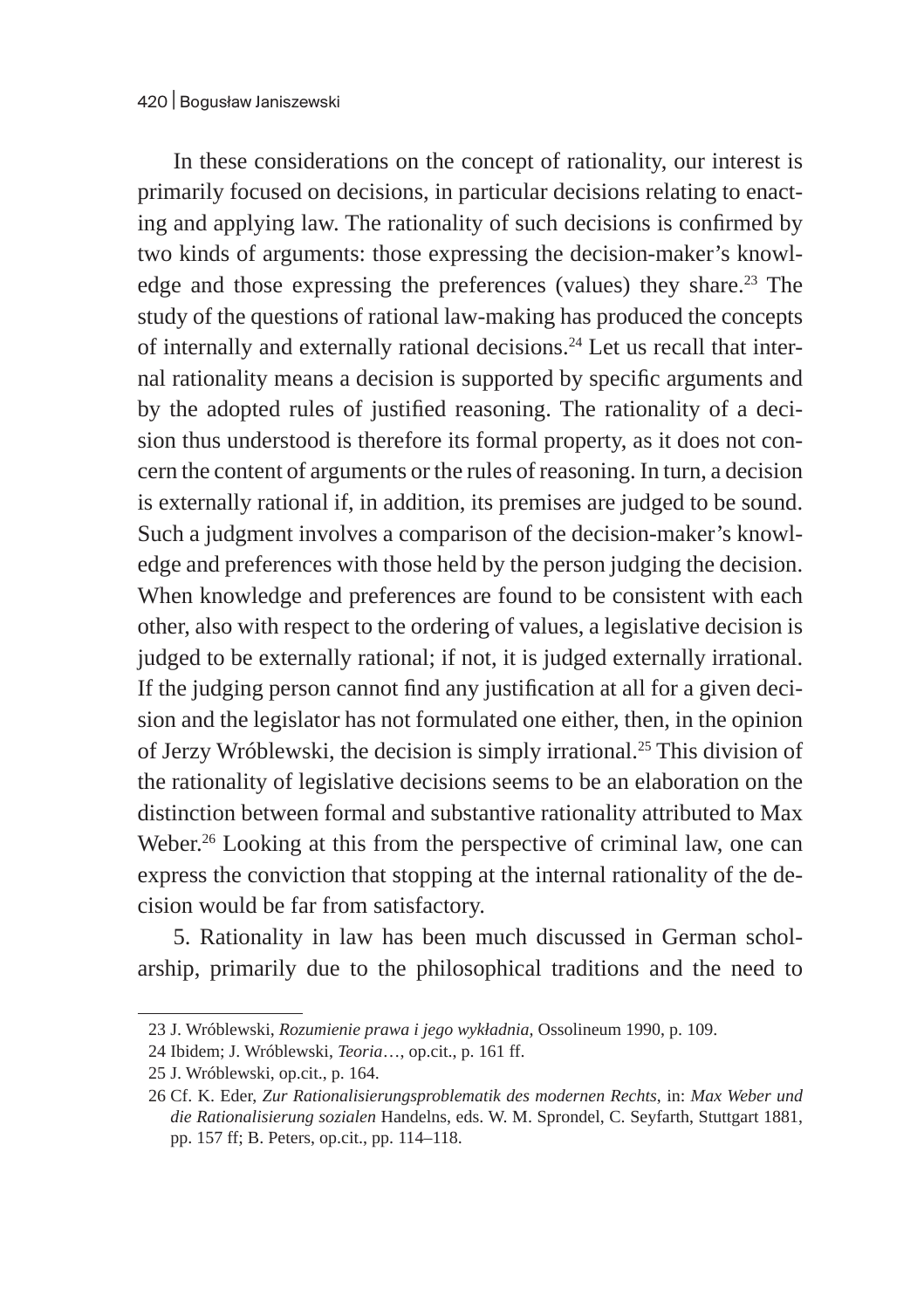overcome the irrationality of law during the Nazi period. The German author Bernhard Peters, citing Jürgen Habermas, distinguishes three types of rationality: (1) cognitive-instrumental, (2) moral-practical, and (3) evaluative-expressive. $27$ 

The most important standard of the first type is truth. The second is related to adopting the point of view of rightness and the appropriate criterion of justification. The third has an entire gamut of standards, such as beauty, dignity, pleasure, etc. Furthermore, emphasis is rightly put on the difference in meaning between the "rationality" of human activities (for instance, decisions) and such concepts as the truth (of statements, for example), the moral rightness (of some norm or assessment) or appropriateness or validity (of some extra-moral values). All this supports the conclusion that "rationality" is by no means a hypernym for all these terms.28 However, the key point is that the kind of division that Habermas and Peters adopt, which clearly refers to the old distinction between the rationality of aims and values (*Zweck*- and *Wertrationalität*), appears to be adequate to the study of legal phenomena, especially because the first two *types* of rationality are distinguished.

Doubts arise, however, with regard to Peter's stance on the relationship between the three distinguished types (dimensions) of rationality. Specifically, he does not allow for the possibility of a conflict between empirical-cognitive rationality and normative (moral, evaluative) rationality. In his opinion, the attribution of empirical-cognitive rationality only entails that the decision was based on the best knowledge available. However, knowledge alone is not supposed to provide any recommendations as to the course of action to be taken; all it does is inform about possible courses of action and their expected consequences. Whereas the goals that Peters describes as moral may in fact be conflicting, for empirical reasons. All the three types (aspects) of rationality mentioned earlier are, according to Peters, independent conditions of the

<sup>27</sup> B. Peters, op.cit., p. 186 ff.

<sup>28</sup> Ibidem, p. 171.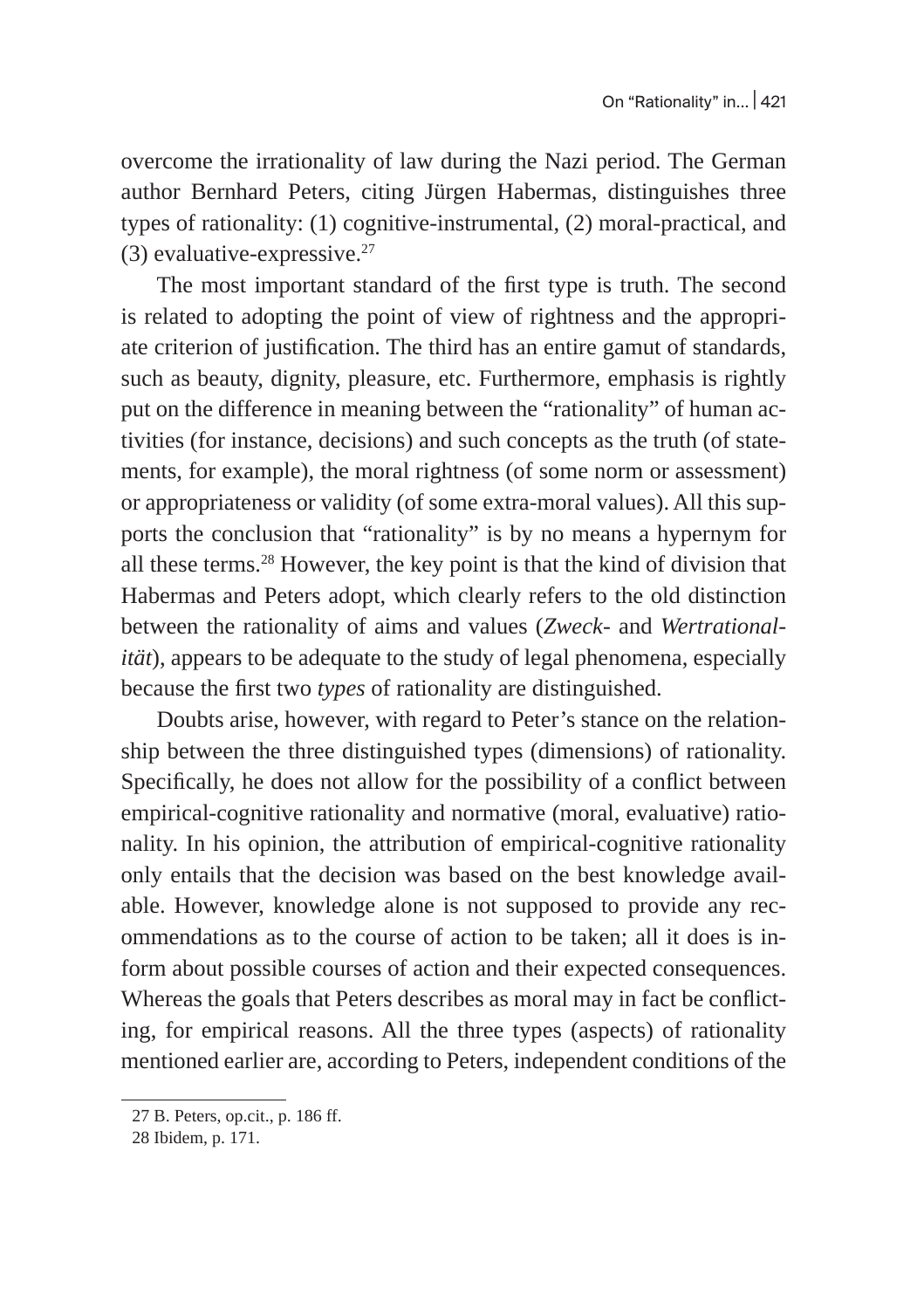"global rationality" of some type of behaviour, decision or norm. A lack of rationality in one of these dimensions cannot be made up for by its presence in another dimension. Hence if only one of them is judged to be "below the threshold of rationality", the entire behaviour or decision cannot be justified, and is thus entirely irrational.<sup>29</sup>

It appears that both of Peter's positions as set out above are incorrect. First, a possible conflict between cognitive-empirical rationality and normative rationality may arise because when we speak of rationality we have in mind the relationship between a decision made by taking advantage of knowledge and a decision made following some norms, and not the abstract relationship of objective knowledge alone to these norms. Second, it is for this reason that various kinds of rationality are distinguished: to be able to relativize the concept of rationality itself. Thus, the proposal to introduce yet another concept of global rationality may, perhaps, increase the regime of rationality, but at the same time increases the ambiguity of this concept. In such a general sense, a decision could possibly be judged optimal.

In analyses of the concept of rationality, reference is often made to the distinction between formal and substantive rationality mentioned earlier. Peters situates formal rationality "across" the three dimensions of rationality he distinguishes, $30$  because he believes that formal criteria

<sup>29</sup> Ibidem, pp. 193–197. The global rationality of some behaviour would be the greater, the higher are the values of individual dimensions of rationality. It follows that one should choose such manners of behaviour that bring about the optimum of rationality in all the three dimensions. Ibidem, p. 193. Cf. R. Dreier, *Irrationalismus in der Rechtswissenschaft*, "Rechtstheorie Beiheft. Juristische Logik, Rationalität und Irrationalität im Recht" 1985, vol. 8.

<sup>30</sup> B. Peters, op.cit., p. 197 ff. Both the concepts of formal and substantive rationality, and the functions they have been given in jurisprudence have a rich history. They also played a practical role in countries whose legal systems witnessed a sharp turn from totalitarianism to democracy. The result of the evolution of views in post-war Germany is summed up by A. Kaufmann as follows: "Beklagenswerterweise hat aber auch hier wieder einmal unser Nationalcharakter bewirkt, dass die Dinge bis ins Extrem gesteigert wurden, nämlich bis zu einem völig inhaltsleeren Formalismus und Funktionalismus, dessen 'Reinheit' so steril geworden ist, dass sie nach nichts mehr schmeckt (Maihofer nennt diese Reinheit eine 'formalistische Amputation' des Rechts)" A. Kaufmann, Recht und Rationalität, Gedanken beim Wiederlesen der Schriften von Werner Maihofer". A. Kaufmann, E.-J. Mestmäcker,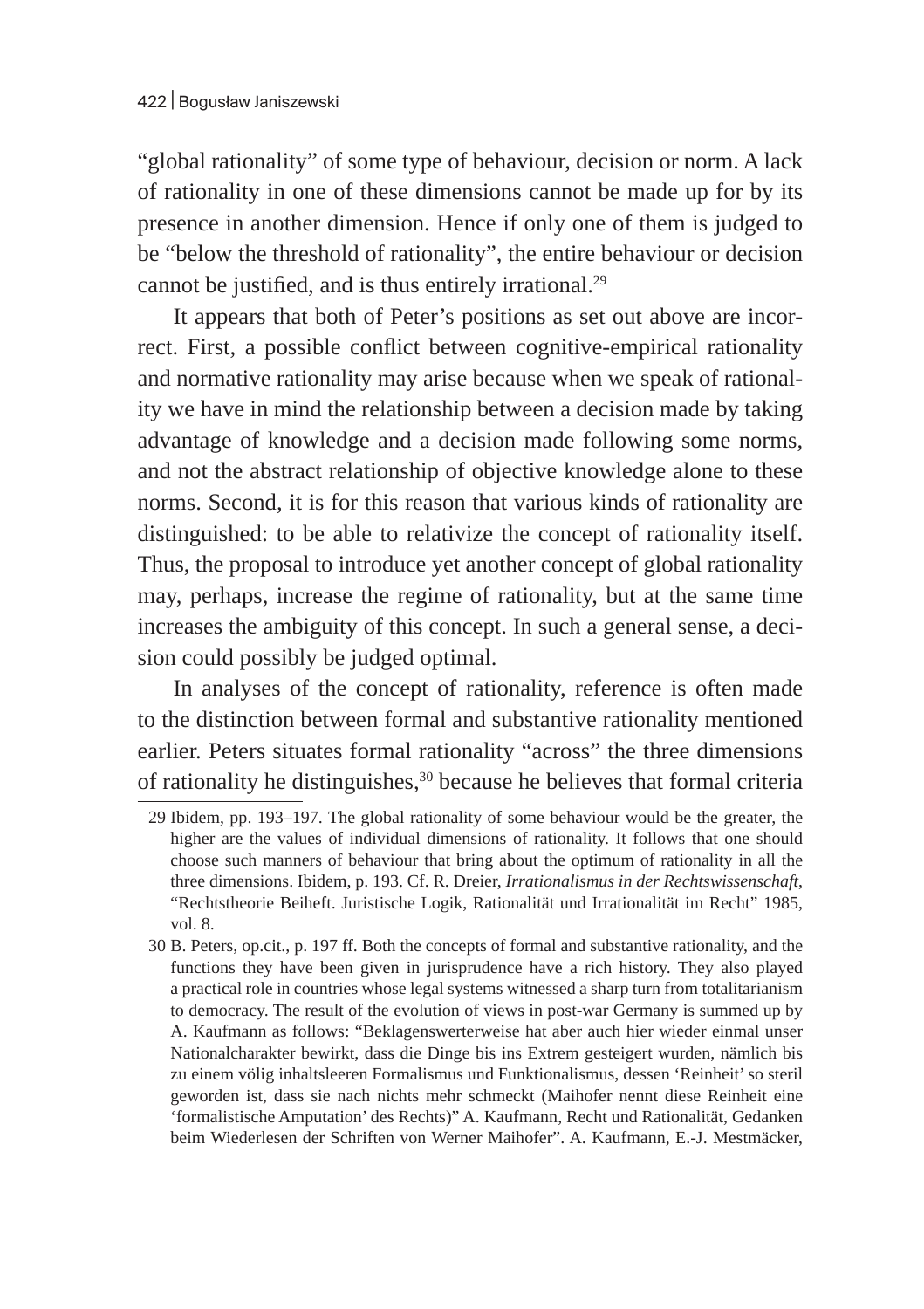play a specific role in justifying all three kinds of rationality: empirical, moral and evaluative.

In Polish legal theory, Lech Morawski views the concept of "rationality" from another perspective, by relating it to the main objectives of efforts to transform reality by means of law.31 In his opinion, decisions involved in enacting or applying the law may concern either increasing the acceptability of the social order constituted by them or broadening communication—free from repression and founded on ethical norms—in social relations. To varying degrees, all these goals are actualised in the context of the fundamental functions of criminal law. Referring to these three ideas, Morawski distinguishes different corresponding models of reasoning: (1) epistemic-technological, (2) rhetorical-topical, and (3) communicative. The first can be reduced to the question of the goals set and the means approved. In the second, every argument is related to a specific audience, and the type of audience decides which arguments are to be considered relevant and which are not. The communication model, in turn, may be linked to criminal law primarily when its role is taken into account in the cooperation aiming to resolve a conflict between the perpetrator and the victim of a crime.

Morawski writes:

Each of these models takes a different view of what rational law is and how social interactions ought to be rationalised by means of law. Consequently, each adopts a different conception of enacting and applying law, has a different understanding of what law interpretation is, and the problem of establishing the factual state of affairs […] each of these models draws on a different ideology of enacting and applying law.32

H.F. Zacker eds, *Rechtsstaat und Menschenwürde, Festschrift für Werner Maihofer zum 70. Geburtstag*, Frankfurt am Main 1988, p. 27.

<sup>31</sup> L. Morawski, op.cit.

<sup>32</sup> Ibidem, p. 8.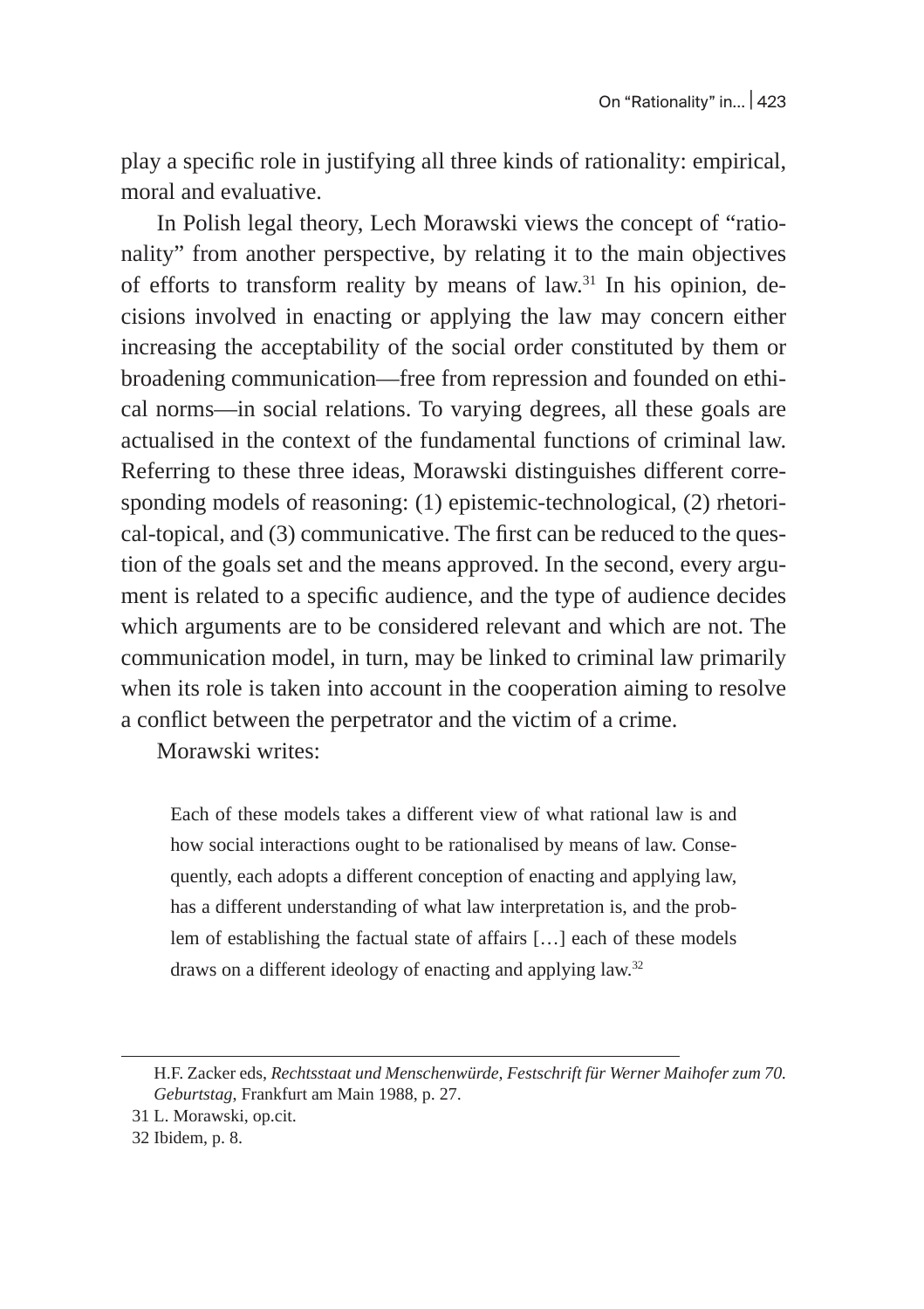A major claim made by Morawski is that a decision that is rational from the point of view of one model of reasoning does not have to be rational from the point of view of another model. As Morawski emphasizes, it is doubtful whether the idea of an effective order could replace the idea of a socially accepted order. These two kinds of rationality are simply different, and each may prove to be irrational from the point of view of the other, but this is no reason to eliminate one in favour of the other.33

6. According to Kunz, as a component of social practice, law is entangled in such diverse relationships that it cannot be defined strictly in accordance with the criterion of rationality.<sup>34</sup> For law is a relatively autonomous social medium, based on counterfactual normative assumptions ("dogmas") and subordinated to formalised procedural rules. Hence, an autonomy is manifested that prevents any direct shaping of social reality in accordance with the demands of effectiveness. In criminal law, in Kunz's opinion, we are faced with a flight from scientific-empirical analysis. This legal discipline uses many concepts that make empirical knowledge unnecessary and impossible to avail oneself of in the decision-making process. They include such evaluative terms as "social harm", "legal interest", "sufficient suspicion of commission of a prohibited act", etc.<sup>35</sup> The point is that, as Arthur Kaufmann stresses, the concepts of norm, duty and law are not free from references to values and, therefore, do not lend themselves to a strictly empirical approach.36

<sup>33</sup> Ibidem, p. 62.

<sup>34</sup> K.-L. Kunz, op.cit., p. 188.

<sup>35</sup> Ibidem, pp. 189, 195. Another example of "resistance to experience" discussed by K.-L. Kunz is general positive crime prevention. In the conclusion of his critical remarks on the insusceptibility of criminal law to empirical verification, he asserts that administration of justice may be treated more as an institution for administering crime than combating it. Ibidem, pp. 192, 194.

<sup>36</sup> A. Kaufmann, E.-J. Mestmäcker, H.F. Zacker eds, *Rechtsstaat und Menschenwürde, Festschrift für Werner Maihofer zum 70. Geburtstag*, Frankfurt am Main 1988, p. 27.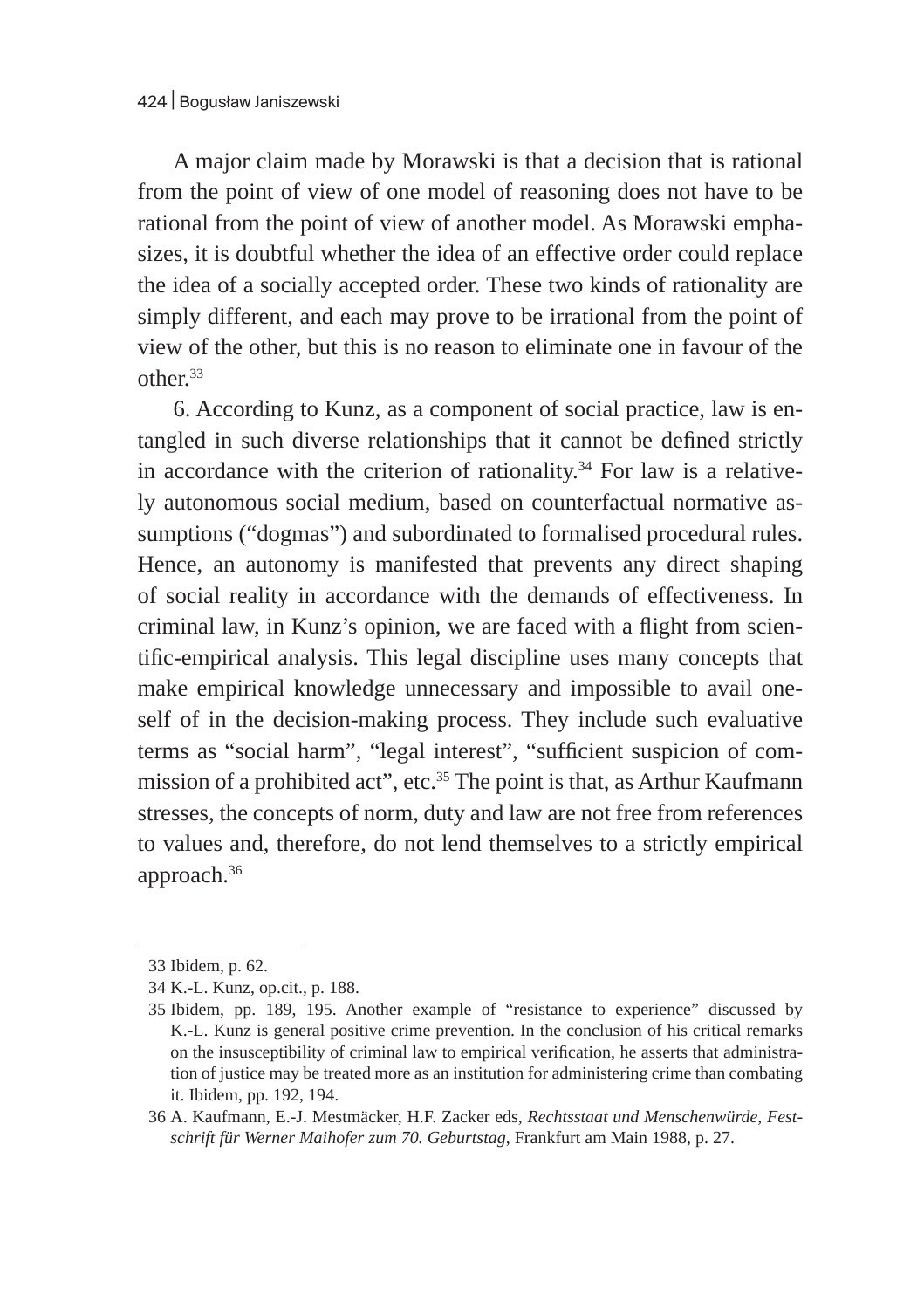In the current criminal law scholarship, it is not uncommon for authors to draw attention the limitations that the law supposedly reveals with regard to the requirement of rationality, which is usually understood in an empirical sense. Criticism is sometimes levelled at criminal law itself for its failure to adapt to the modern canons of science. The discussions of such crucial problems as the concepts of acts and guilt, or the goals behind the severity of punishment, reveal the entire history of such disputes. On the other hand, the criterion of rationality is itself held to be inadequate for evaluating the law.<sup>37</sup> To bring some order to these discussions, it could prove helpful to refer to the paradigms of legal dogmatics currently in place and use the criterion of rationality in a properly relativised manner, so that the object under evaluation and further evaluative criteria adequate to it would remain clear. Furthermore, it is equally important to make certain ontological assumptions with respect to the values themselves.

Let us recall some fundamental issues: in the theory of law, attention is given to two models which serve as points of departure for the discussion on the nature of jurisprudence. One is designated as empirical, while the other as humanistic.<sup>38</sup> The subject-matter of the former is the description of reality. In turn, the subject-matter of jurisprudence as a humanistic discipline is the understanding of facts, consisting in ascribing a sense, meaning or value to the material substrate of the facts. This is done through statements that are not necessarily true or false sentences. If the statements of humanistic disciplines are not sentences, they are subject to justification in terms of the adopted epistemic and axiological premises.39 In the study of law, both approaches—empirical and humanistic—maintain their relevance, but they are often wrongly

<sup>37</sup> K.-L. Kunz, op.cit.; C. v Mettenheim, *Recht und Rationalität,* Tübingen 1984, p. 62 ff.; H. Schüler-Springorum, *Kriminalpolitik für Menschen,* Frankfurt /M. 1991, pp. 174 ff.

<sup>38</sup> Cf. K. Opałek, J. Wróblewski, *Prawo, metodologia, filozofia teoria prawa*, Warszawa 1991, pp. 36 ff.

<sup>39</sup> Ibidem, p. 37.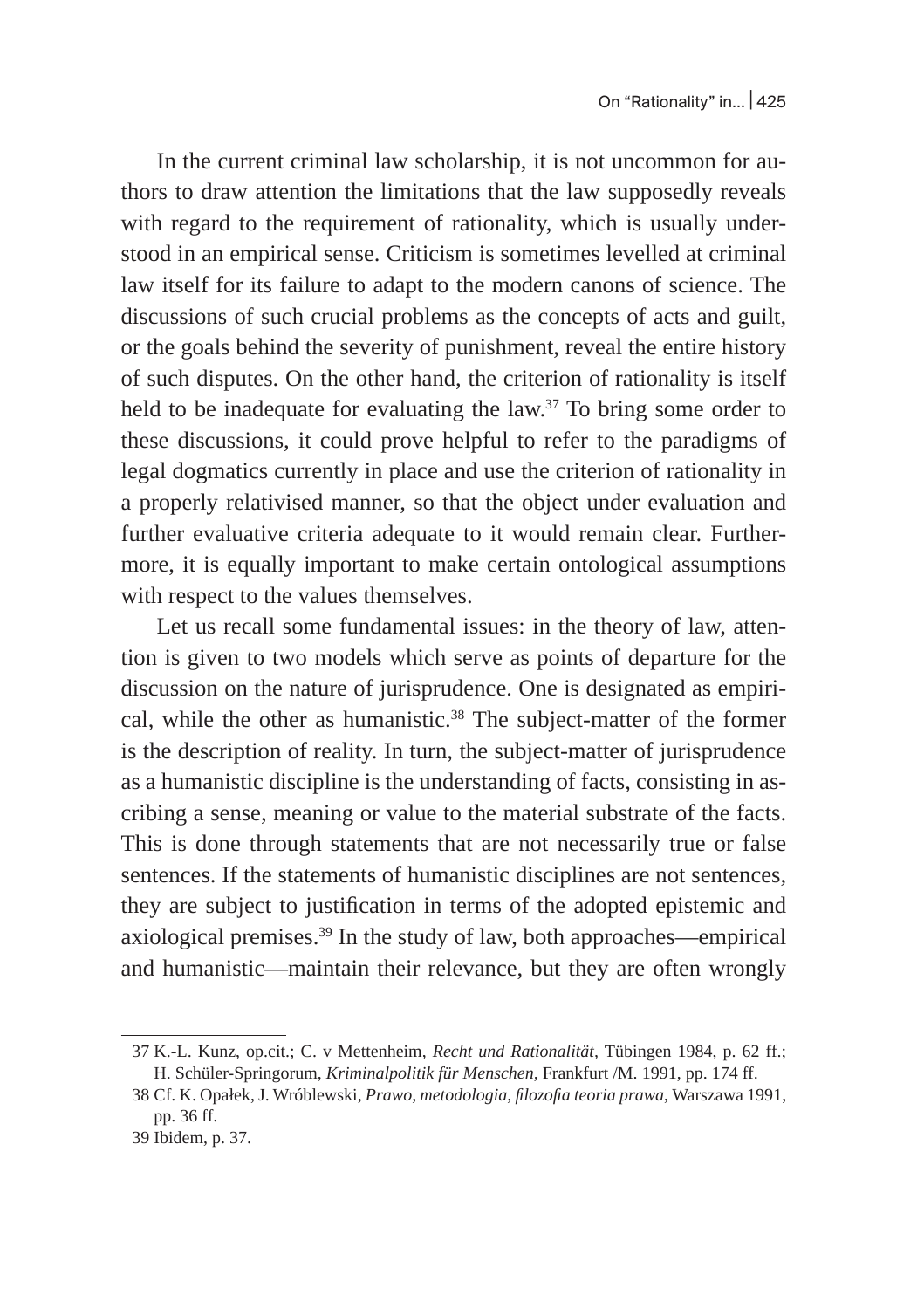considered equivalent in practice. Furthermore, the methods they use are not properly distinguished.

7. Criminal policy, like many other social activities, requires effectiveness to be placed on an equal footing with rationality. Without going into the various meanings of the former, it is observed that "effectiveness is a condition of rationality". "Rational law-making is by assumption enacting effective law," Wróblewski writes, but adds: "Effectiveness is necessary, but does not suffice, since a rational lawmaker must also implement other values".<sup>40</sup> Moreover, in relation to the application of law, one can also speak of the rationality of goals, means and the results achieved. In order to avoid misunderstandings, it is necessary to specify exactly what effectiveness is at stake and in accordance with what dimension of rationality we formulate our assessments.

The effectiveness of law, meaning its ability to achieve set goals, is considered one of the principal reasons for criminalisation. Of course, before an act is criminalised, it is only possible to make predictions, while an empirical study of effectiveness can be carried out *ex post*. 41 The effectiveness of criminal law can be assessed in terms of its principal functions, which were mentioned earlier. Furthermore, the effects of criminalisation are sometimes discussed under the following three categories: protective, symbolic and educational.<sup>42</sup> They are variously ranked in importance, depending on the matter to which they refer, and are problematic when it comes to assessments according to the criterion of rationality. Gardocki draws attention to this issue.<sup>43</sup> For instance, with respect to the protective effect, he stresses that the notion of "legal interest" is prone to manipula-

<sup>40</sup> J. Wróblewski, *Teoria…*, op.cit., p. 250; "Legal rules […] are also assessed not in terms of goals they promote, but various fundamental axiological values that a given system of law implements (e.g. justice…). Thus, effectiveness must not be made a fetish—effectiveness is neither the only one, nor, as one could presume, the highest assessment criterion of the law in force". Ibidem, p. 241. Cf. Z. Ziembiński, *Metodologiczne…*, op.cit., pp. 244 ff.

<sup>41</sup> L. Gardocki, op.cit., pp. 149 ff; H. Zipf, op.cit., pp. 54 ff.

<sup>42</sup> M. Delmas-Marty, *Analiza systemowa polityki kryminalnej*, "Państwo i Prawo" 1985, vol. 11.

<sup>43</sup> Ibidem, p. 162 ff.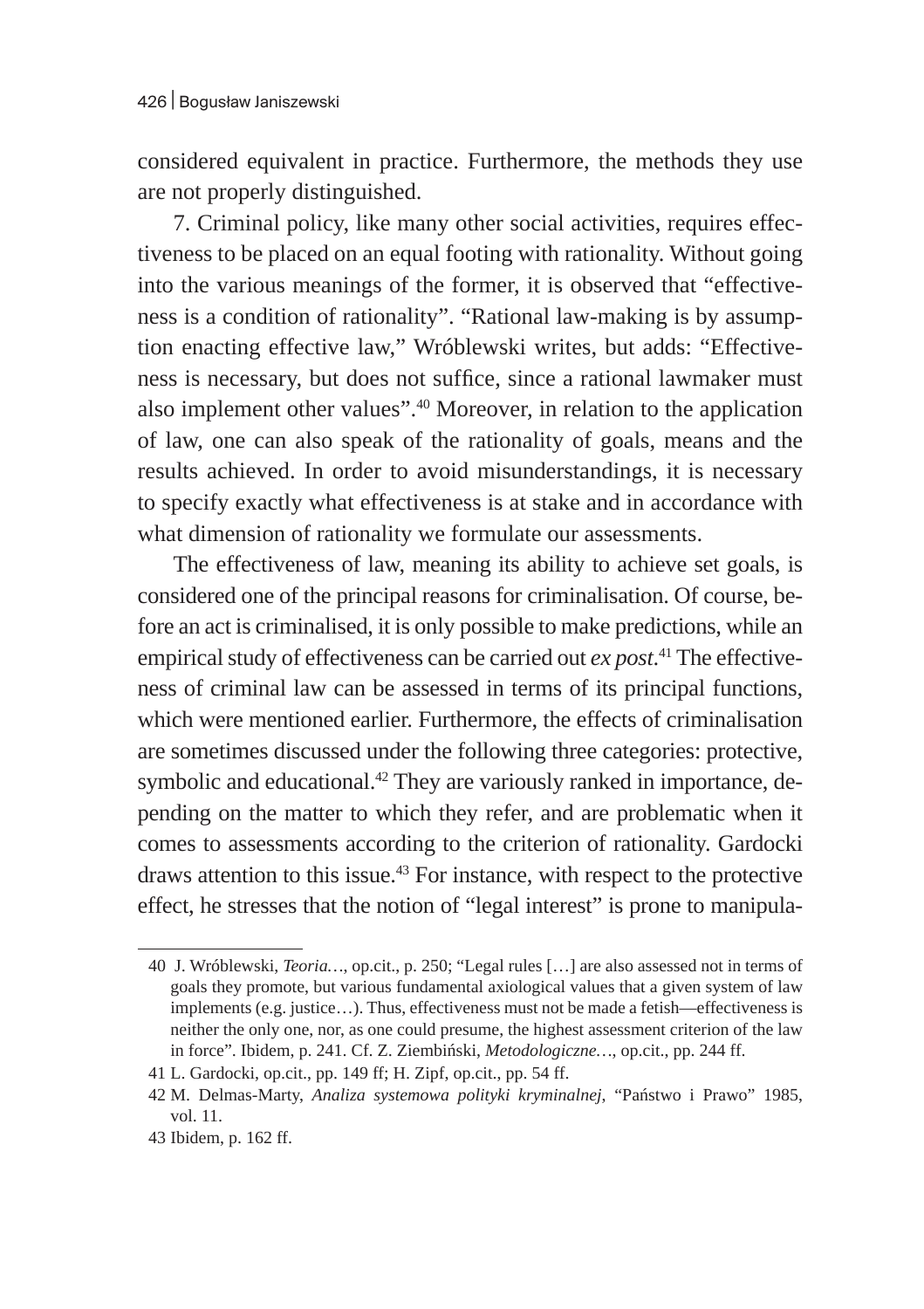tion. It is facilitated by the difficulties with empirical verification caused by its very general or even ostensible formulation. In turn, "… owing to the ingenuity of interpreters, almost any provision may have an object of protection assigned to it, provided it is formulated sufficiently generally and obscurely".<sup>44</sup> As regards the symbolic effect, this involves passing an emphatically negative judgement on an act through its criminalisation, in spite of the fact that it may prove ineffective as far as prosecution and punishment are concerned. In this case, the general-educational goal of law may be achieved, despite the commonly held opinion that the criminalisation of acts that cannot be prosecuted depreciates the value of law and results in demoralization. The stance adopted with regard to this effect of criminalisation seems to depend on the weight of the interest to be protected and the preferences of the legislator.

8. Certainly, the most interesting question—and at the same time the most difficult one—concerns the rationality of the values on which law rests, and which are also to be protected by law. Legal theorists emphasise that a major controversy of axiological studies is connected with the philosophical determination of an adopted methodology. The familiar issue here is the recognition or refusal to recognise the existence of objective values, and thus their cognisability. For this reason, Kazimierz Opałek and Wróblewski argue that we have to contend with various models of scientificality, and thus of rationality.<sup>45</sup> As Marek Piechowiak writes, to understand the foundations of law (not only its formal requirements, but also the basis of the content of just law), before we ask what is valuable we need to tackle the problem of what values are, and how they exist. The way in which the problems, foundations, content and goals of law are viewed depends on the answers to questions such as these.<sup>46</sup>

<sup>44</sup> Ibidem, p. 51.

<sup>45</sup> K. Opałek, J. Wróblewski, op.cit., p. 44. Cf. S. Wronkowska, op.cit. V. also a statement by Ziembiński on the consequences of the position of emotivism: *O pojmowaniu pozytywizmu oraz prawa natury*, Poznań 1993, pp. 21 ff.

<sup>46</sup> M. Piechowiak, *O wartościach i sprawiedliwości prawa* paper delivered at the conference *Justice, Ethics, Law*—*present-day dilemmas*, Katowice 1992.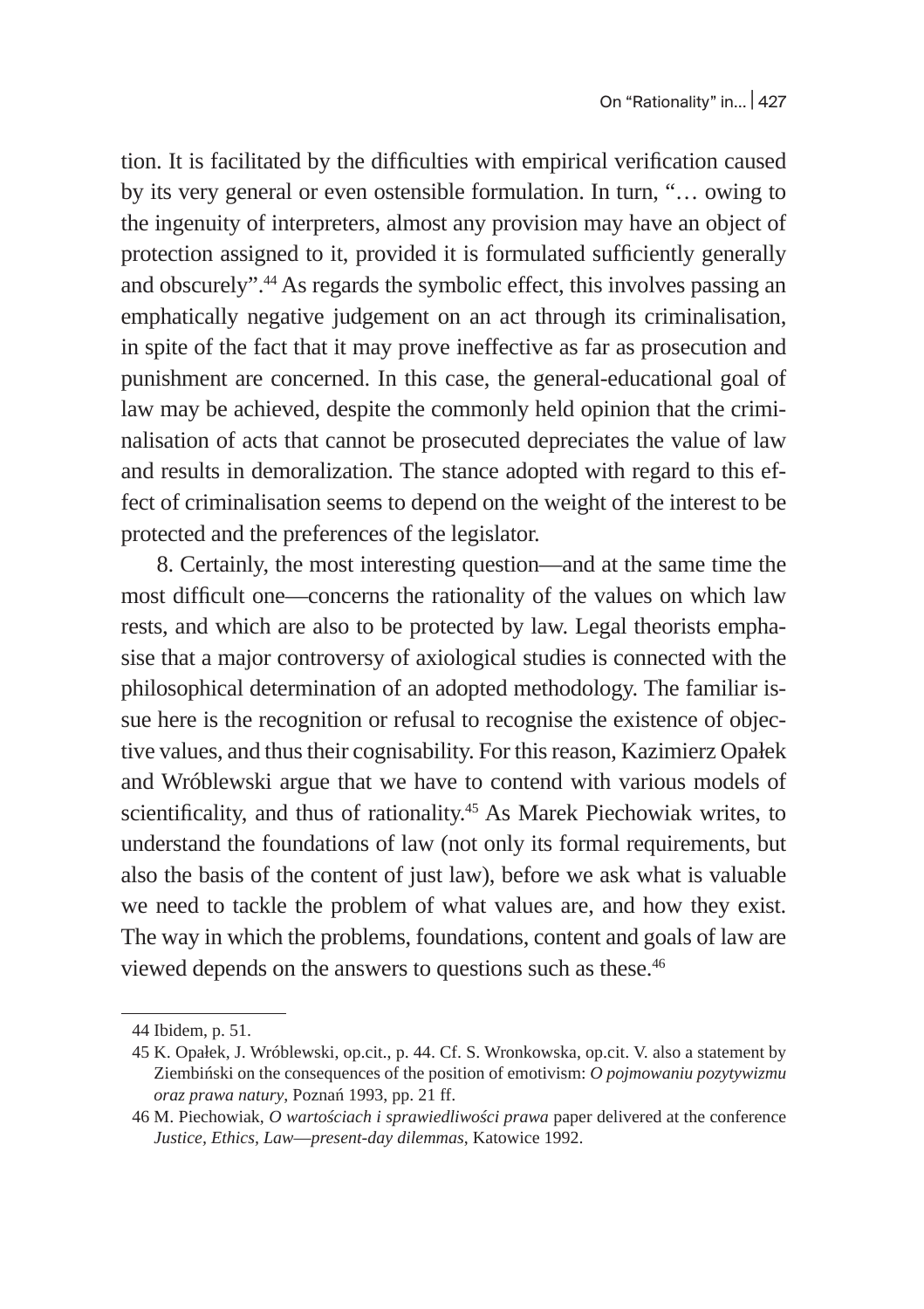Yet another issue is the possibility of considering the value of law as a social institution, either generically or specifically. On the one hand, as Ziembiński emphasises, the arguments that are considered the most convincing are tied up with seeking approval for the social system law is supposed to serve. On the other hand, these are discussions of the axiological justification of the particular institutions or norms of the legal system by appealing to the moral judgements of acts or the social results of acts indicated in these norms.47

This article is limited to the question of the results obtained by the application of the rationality criterion to the moral choices underpinning legal norms and others that are made in the course of applying the law. Here two directions of this reflection can be outlined, reflecting the formal and substantive understandings of rationality.

In the context of rational law-making, rationality is a formal value in the strict sense.<sup>48</sup> This entails, within the scope under discussion, the demand that the system of values on which the legislator relies when making decisions should be properly ordered. Moreover, the values must first be formulated precisely enough and working out the principles of their preferential character. In sum, the model of rational law-making developed by legal theory is said "…to be useful in every review of a specific ideology or a specific normative law-making model".49 Rationality, as a formal value of law, is independent of the substantial goals it implements.

The formal values of law are instrumental in character: they are valuable on account of their usefulness in achieving specific substantive values. However, the rationality of law-making does not make law or its particular norms substantively rational. The question arises of whether, when addressing the axiological problems of the foundations of law, we can stop at appealing to the axiology of a democratic state ruled

<sup>47</sup> Z. Ziembiński, *O stanowieniu i obowiązywaniu prawa zagadnienia podstawowe*, Warszawa 1995, p. 94.

<sup>48</sup> J. Wróblewski, *Teoria…*, p. 165.

<sup>49</sup> Ibidem. Cf. S. Wronkowska, op.cit., p. 173. The author says that the values on which the lawmaker rests its decisions can be described as either substantial or formal.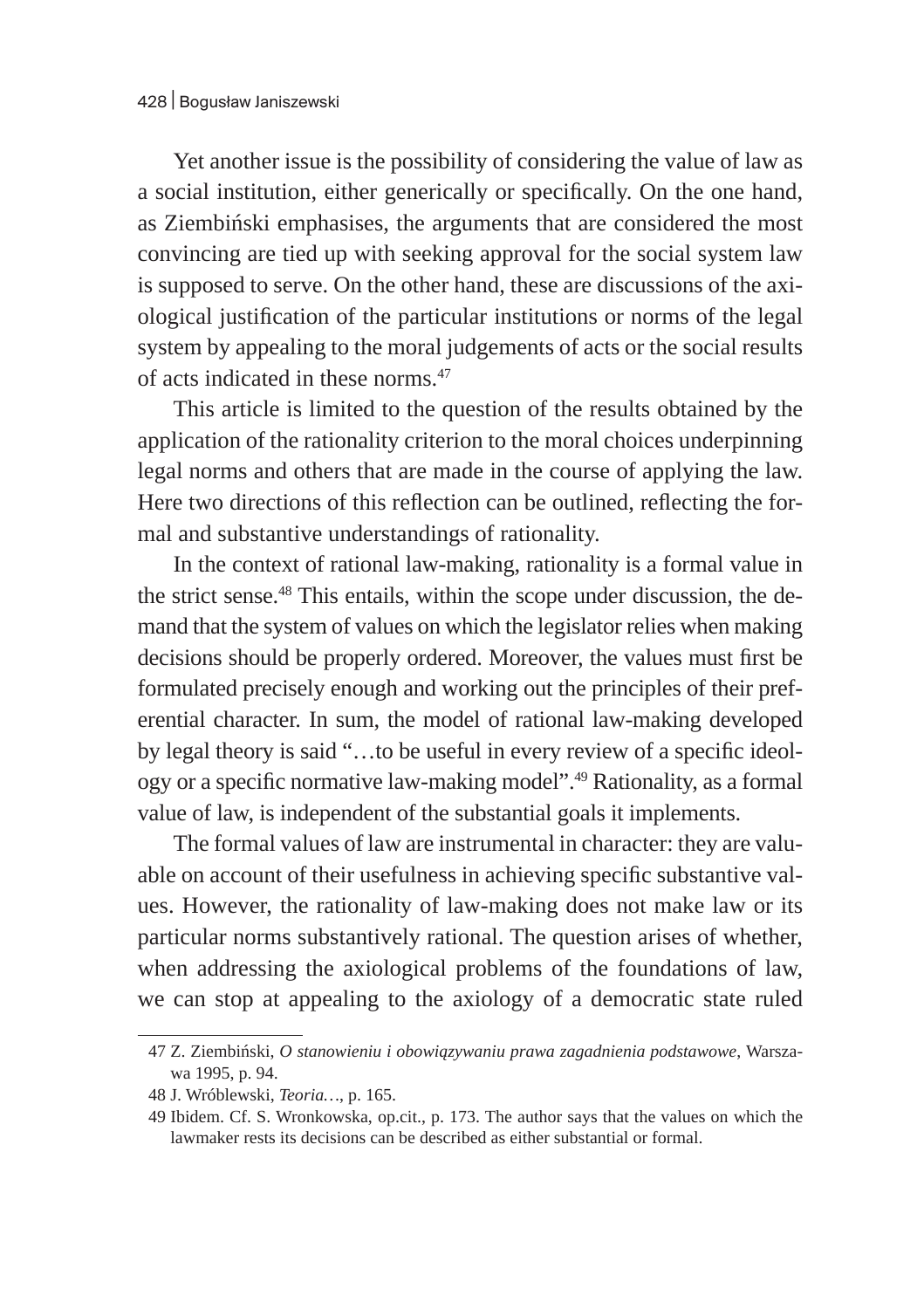by law, along with the indeterminate concept of rationality, as did the drafters of the criminal code in the successive explanatory memoranda in the early 1990s. It is worth noting that the formal understanding of rationality makes it possible to recognise the legal norms which realise the values adopted under the plebiscite procedure as rational. In this context, it will be worthwhile citing Ernst-Wolfgang Böckenförde"s opinion as a criticism of the conception of the axiological grounding of law. He argues that they invoke a changeable, temporary factor, an ethical consensus that in a pluralistic society undergoes frequent change and gives no guarantee of rightness. This conception abandons any verification of the consensus against external criteria and adopts it rather as an unquestioned benchmark. In this way, the axiological grounding of law surreptitiously succumbs to a new kind of positivism—a positivism of popular evaluations.<sup>50</sup> What is more, they can be very easily legitimated by referring to the criterion of rationality, which is after all understood subjectively. Hence, we are dealing with, in Böckenförde"s words, a sociological or socio-cultural justification of law, rather than a philosophical one. "Invoking values and the concept of value is thus not a sufficient response to the indefeasible question, arising out of the very essence of law, about its meta-positivist reason and foundation".<sup>51</sup>

Considering the question of the axiological foundations of criminal law, gives rise to the thought not only of the rational creation of criminal law, but also of the creation of rational law, which in fact must be assessed according to different criteria, and which will not be touched upon here. The issue is a statutory law that is an "instrument of justice" and not its source, while the attained social (political) consensus is not the ultimate foundation of law. "There are rational grounds for question-

<sup>50</sup> E.-W. Böckenförde, *Prawo i wartości, o krytyce idei aksjologicznego ugruntowania prawa*, "Znak" 1992, no. 11, p. 67.

<sup>51</sup> Ibidem. In the conceptions of axiological grounding of law, in E-W. Böckenförde's opinion, moral values lack any rational grounding also in this sense that their foundation is nondiscursive: a discussion is an exchange of views on what is considered right and not on what the grounds for considering something right are.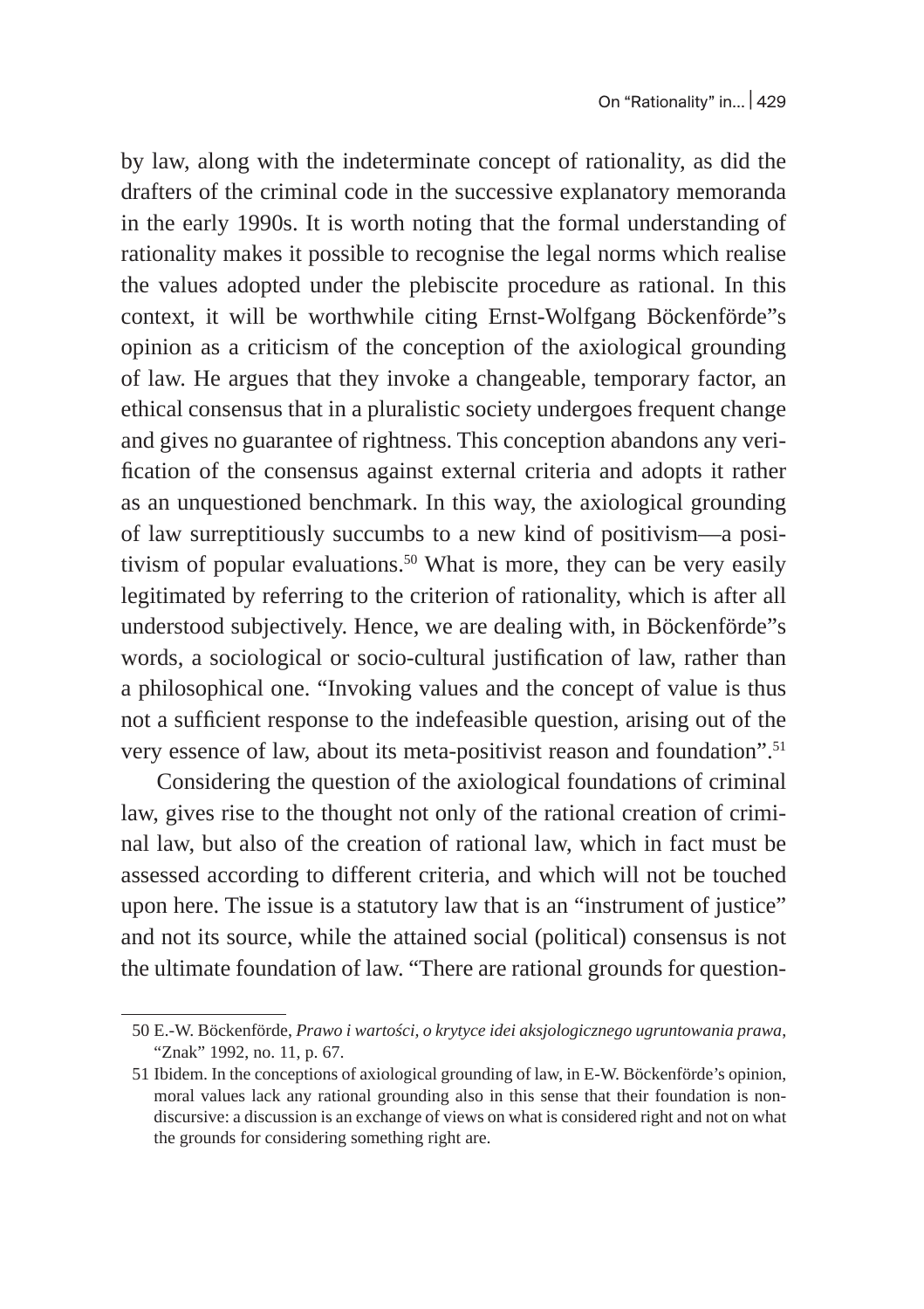ing the will of a majority. Allowing for such a possibility is necessary if one is serious about human rights".52 From the perspective of conceiving values in the philosophy of action "… human rights […] are not a proclamation of one of many (broadly equivalent) systems of values, but they have their meta-positive justification, reaching all the way to who a human being is".<sup>53</sup> Ziembiński writes:

Without adopting a specific ontology of the human being, without eschatological assumptions as to what the sense, purpose, tasks of h man life are, what its destiny is and other assumptions of this kind, many disputes about moral values may be actually irresolvable or, in the undisclosed absence of common assumptions, may lead to only apparent settlements.<sup>54</sup>

Let us add here that such settlements, in accordance with a commonly held understanding of rationality, may actually be considered rational.

9. Analysis of the concept of rationality makes one realise the extent to which this concept is misused in the colloquial understanding of enacted law and its application. The concept is in danger of taking on the role of a "code" or "cipher" which will ultimately shift its meaning to the opposite of rationality. We will be then dealing with a "modernist *façon de parler*" or a "modern-day rationality delusion".<sup>55</sup>

In the domain of criminal law, the understanding of "rationality", as many other issues, has been developed "on its own terms". Kaiser associates it with a planned, non-self-contradictory, "moderate" shaping of criminal-law social control. It takes into account the recognised principles of criminal-policy and, in addition, meets the conditions of trans-

<sup>52</sup> M. Piechowiak, op. cit.

<sup>53</sup> Ibidem.

<sup>54</sup> Z. Ziembiński, *O stanowieniu…*, p. 95. V. a critical statement by Ziembiński on the discussions held by criminal law theorists and views expressed in judicial decisions on this question: *Etyczne problemy prawoznawstwa*, Wrocław 1972, pp. 188–189.

<sup>55</sup> H. Schiiler-Springorum, op. cit., p. 177. "Among even serious scholars, calling some behaviour rational in a given situation, is sometimes considered an expression that does not require any relativisation". Z. Ziembiński, *Metodologiczne…*, op.cit., p. 118.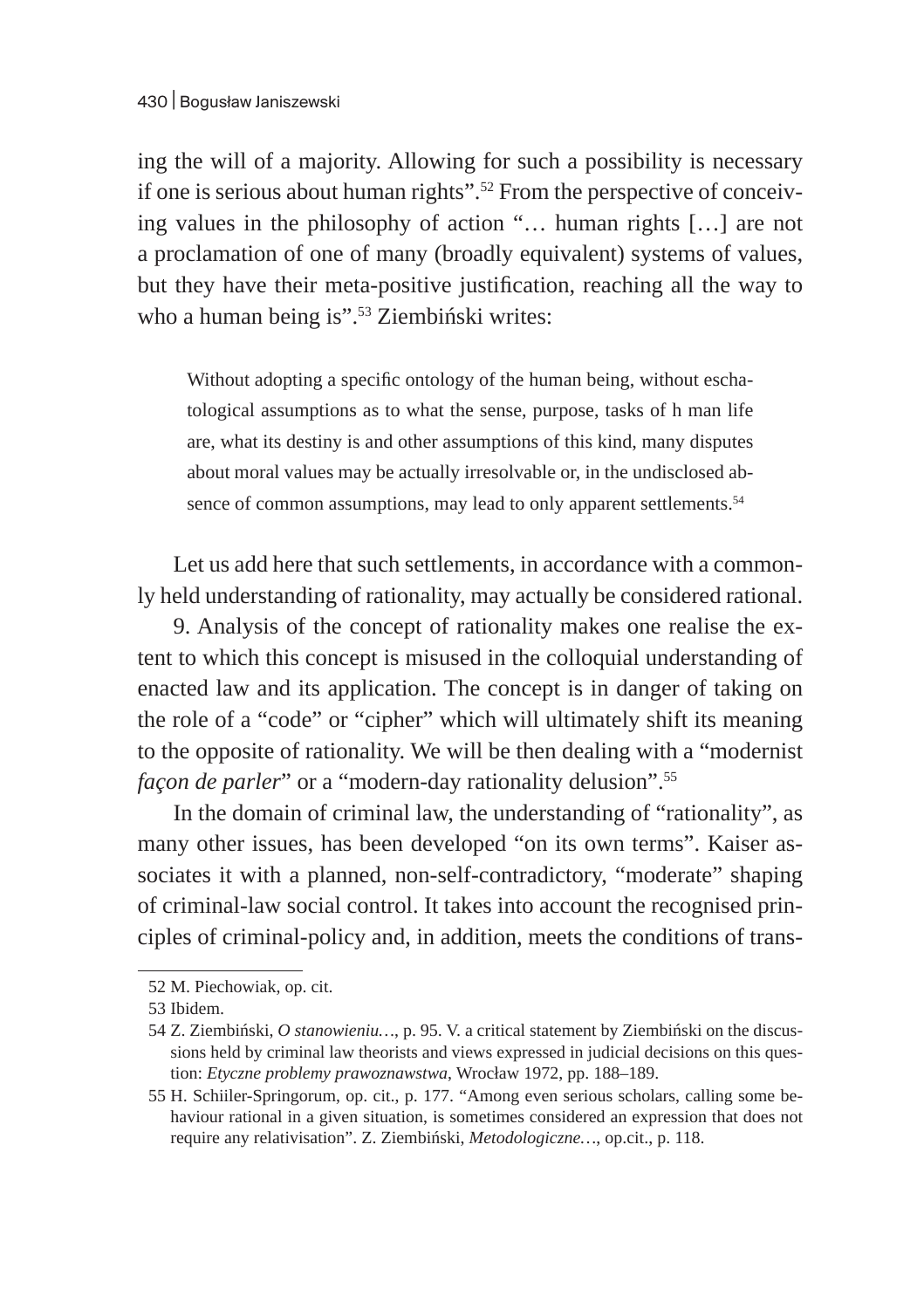parency and verifiability, satisfies the duty to provide a justification, and can be corrected.56 Heinz Zipf, in turn, counts "rationality" among the three principal requirements underpinning any criminal policy, alongside "practicality" and "effectiveness". By "rationality", he means a "judicious" implementation of a basic concept in the fight against crime, together with the "component elements" of such a concept. Zipf also recalls a well-known but ignored truth, namely that criminal-law dogmatics does not lend itself to being defined as an aim in itself, but rather all its pronouncements ought to be judged in the light of the overall conception of criminal policy.57 However, as Kaiser emphasises, a "holistic" theory or conception of a rational criminal policy has yet to be developed, and the prospects for creating such a conception are viewed as bleak.<sup>58</sup> Stratenwerth comes across as downright pessimistic, since he writes that whenever a scientifically credible answer is sought in a matter of importance for criminal law, it transpires that most of the time such an answer still does not exist, and may never be provided with sufficient accuracy.<sup>59</sup> However, in a way, this is arguably a natural state of affairs. For instance, nobody can estimate the extent of actual damage caused by a single offence. In this situation, Stratenwerth maintains, all we can do is to "retreat in shame towards common sense, which, as a matter of fact, is hard to come by". $60$  Indicating the limitations in the application of scientific arguments, Stratenwerth comes up with a highly pertinent reflection: We can certainly draw scientific conclusions as to what norms must be protected by criminal law in order to preserve a given social order, but science will be of no help to us in the attempt to answer the fundamental question of whether this order deserves to be supported in the first place. $61$ 

<sup>56</sup> G. Kaiser, op.cit., p. 742.

<sup>57</sup> H. Zipf, op.cit., pp. 53–54.

<sup>58</sup> G. Kaiser, op.cit., p. 742.

<sup>59</sup> G. Stratenwerth, *Leitprinzipien der Strafrechtsreform*, "Arbeitsgemeinschaft für Forschung des Landes Nordrein-Westfalen" 1970, vol. 162, p. 21. Cit. per L. Gardocki, op.cit., p. 101. 60 Ibidem.

<sup>61</sup> Ibidem.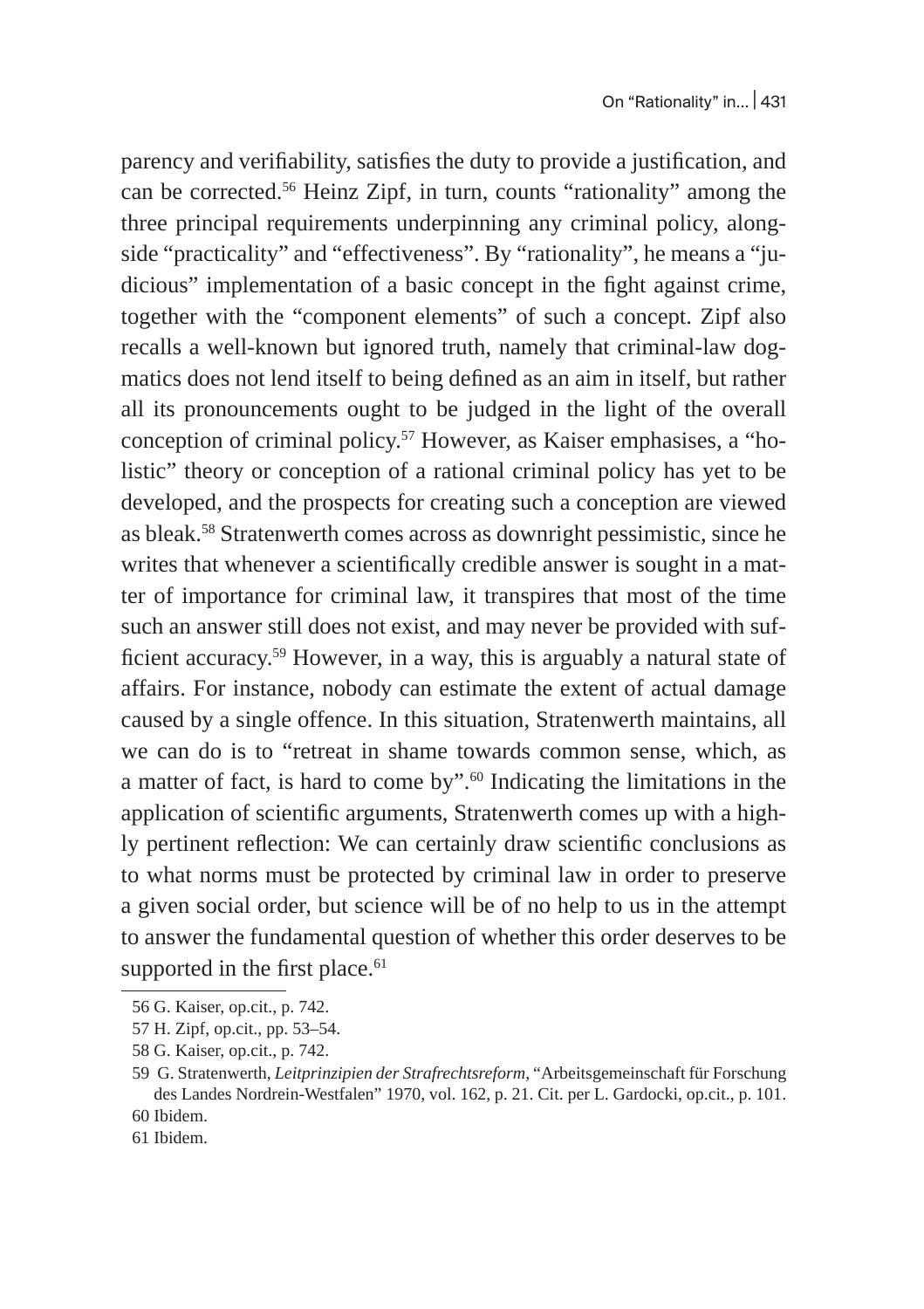## **Literature**

- Böckenförde E.-W., *Prawo i wartości, o krytyce idei aksjologicznego ugruntowania prawa*, "Znak" 1992.
- Cieślak M., *Polskie prawo karne, zarys systemowego ujęcia*, Warszawa 1994.
- Delmas-Marty M., *Analiza systemowa polityki kryminalnej*, "Państwo i Prawo" 1985, vol. 11.
- Eder K., *Zur Rationalisierungsproblematik des modernen Rechts*, in: *Max Weber und die Rationalisierung sozialen* Handelns, eds W. M. Sprondel, C. Seyfarth, Stuttgart 1881.

Gardocki L., *Zagadnienia teorii kryminalizacji*, Warszawa 1990.

- Kaiser G., *Perspektiven einer rationalen Kriminalpolitik*, "Kriminalistik" 1992, no. 12.
- Kaufmann A., Mestmäcker E.-J., Zacker H.F. eds, *Rechtsstaat und Menschenwürde, Festschrift für Werner Maihofer zum 70. Geburtstag*, Frankfurt am Main 1988.
- Klug U., *Skeptische Rechtsphilosophie und humanes Strafrecht, vol. II, Materiälle und formälle Strafrechtsproblemmme*, Berlin 1981.
- Kunz K.L., *Einige Gedanken über Rationalität und Effizienz des Rechts*, in: *Strafgerechtigkeit, Festschrift für Arthur Kaufmann zum 70. Geburtstag*, ed. F. Haft, Heidelberg 1993.
- Lerneil L., *Podstawy nauki polityki kryminalnej*, Warszawa 1967.
- Mettenheim C., *Recht und Rationalität*, Tübingen 1984.
- Morawski L., *Argumentacje, racjonalność prawa i postępowanie dowodowe*, Toruń 1988.
- Opałek K., Wróblewski J., *Prawo, metodologia, filozofia teoria prawa*, Warszawa 1991.
- Peters B., *Rationalität, Recht und Geselschaft*, Frankfurt am Main 1991.
- Sadurski W., *Teoria sprawiedliwości. Podstawowe zagadnienia*, Warszawa 1988.
- Schüler-Springorum H., *Kriminalpolitik für Menschen*, Frankfurt am Main 1991.